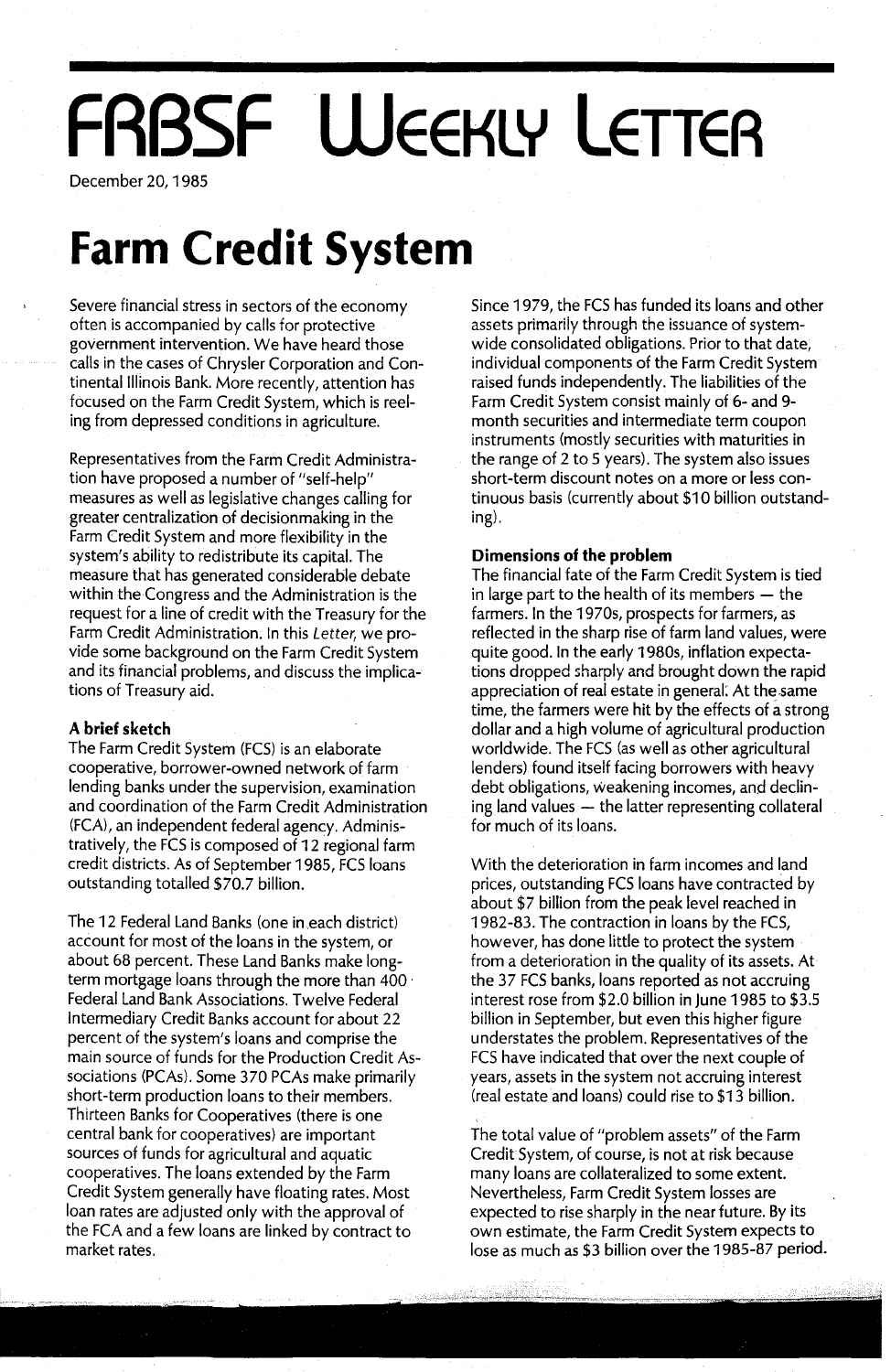# **FRBSF**

Critical to the FCS' capacity to handle these problems is the strength of its capital position. As of September 1985, the book value of the capital, surplus and reserves of the 37 banks in the FCS was about \$9.6 billion. On the surface at least, given the projected losses in capital position, the FCS would appear able to handle the current scope of its problems. These problems, however, involve more than the capacity of the FCS' current level of capital to absorb losses.

#### **Complications**

The problems of the Farm Credit System are complicated by the uneven distribution of financial strains in agriculture. "Nonperforming loans" as a percent of total loans vary considerably among the units of the Farm Credit System. Even in June of this year, before market concern over the financial condition of the FCS intensified; the percentage was quite high at some individual units, particularly the Spokane and Omaha intermediate credit banks, both of which have required special assistance.

Because of the uneven distribution of problems, the Farm Credit System has had to take steps to redistribute net worth internally. The problems at the Spokane bank were handled through the purchase of bad loans by the newly formed Farm Credit Capital Corporation. Other banks in the FCS helped the Omaha bank by buying bad loans and sharing their capital.

However, there has been some reluctance among the stronger units in the Farm Credit System to redistribute capital. As a result, the FCA has asked the Congress for more centralized authority to set the criteria under which the Farm Credit Capital Corporation can make assessments on individual units or require system institutions to purchase Capital Corporation stock.

Another source of concern for the Farm Credit System is the withdrawal of capital by its members. The FCS is a cooperative system in which capital is obtained from the members; farmers borrowing from the system simultaneously subscribe to capital. For example, a borrower of \$100,000 typically must also purchase between \$5,000 and \$10,000 in capital.

However, as the quality of the FCS loan portfolio has deteriorated, there has been a flight of some good borrowers. They have paid off their loans and left the system in order to recover the value of their invested capital. Members of the FCS have the incentive to do this since capital contributions can be withdrawn at par value. In extreme cases, some FCS banks are attempting to prohibit the withdrawal of capital when a member pays off loans, but such action has not been undertaken on a systemwide basis.

The problem of adverse selection of borrowers in the Farm Credit System is further exacerbated by the system's approach to pricing loans. The FCS generally prices loans by employing the average cost of the system's liabilities. As a consequence, when market rates were rising sharply in the 1970s, the Farm Credit System was making loans available at rates considerably below market rates since much of the outstanding debt had been issued at lower rates.

More recently, average cost pricing has tended to hold up FCS rates as market rates have fallen from peak levels. Moreover, when pricing loans, units in the FCS must take into account the need for reserves, expenses and capital requirements, which, in the current environment, also would add to loan rates. For example, the large volume of nonperforming loans must be carried by higher overall interest rates on FCS loans.

### **Cost of funds**

Interest rates on loans from the FCS also are affected by what the system's financial problems have done to its cost of funds. Historically, securities of the FCS as well as other agencies have traded with yields slightly above those on comparable Treasury securities. In part, the relatively low cost of funds for the federally sponsored agencies has been related to special factors such as the exemption of interest income from state and local taxes, as well as the financial soundness of the agencies. But, the narrow spread between yields on FCS and Treasury securities has been viewed mainly as an indication of the market's belief that the agency's securities are implicitly guaranteed by the federal government.

Over the past several months, the market's concern over the quality of the FCS loan portfolio has offset at least some of the funding advantages afforded the FCS as a sponsored agency. The chart shows the spread in yields on FCS debt maturing in 6 months over those for comparable Treasury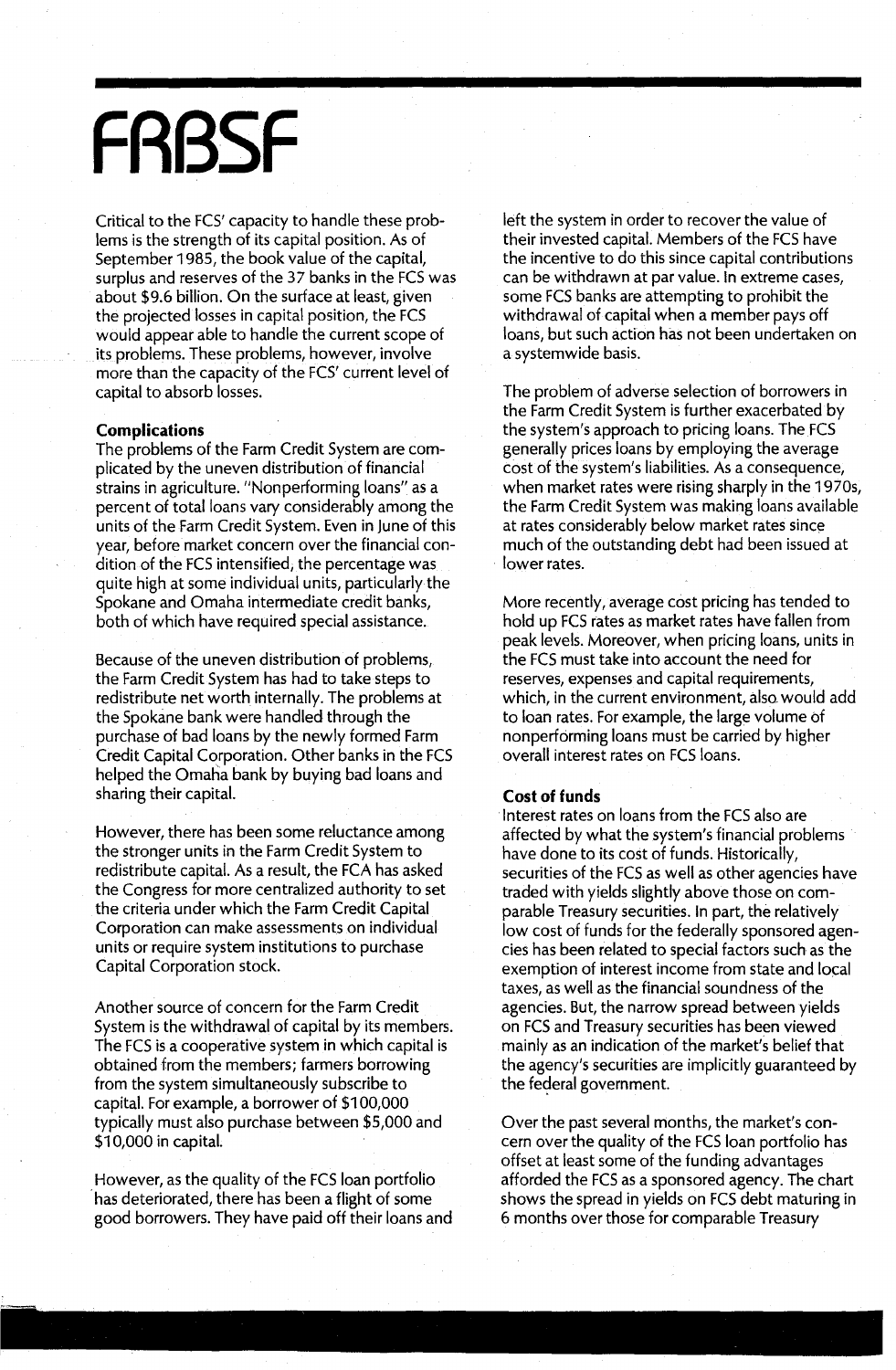Interest Rate Spreads on FCS Securities\*



Estimated spreads on Farm Credit System (FCS) securities over Treasury securities maturing in six months. Estimates<br>are based on data for the last five business days of each month.

securities. As the chart indicates, yields on FCS debt ballooned in September. The figures reflect data for the last week of the month, but concern in the market was apparent in secondary market trading earlier in September. The higher spreads on FCS debt persisted through late November.

#### Treasury assistance

In part because of the market's reaction to its problems, the FCA asked the Congress for assistance in the form of a line of credit with the Treasury. In early December, the full Senate and the House Agriculture Committee voted to authorize the Treasury to lend to the FCS as a backstop source of liquidity. (The Senate and House versions of the bill also provide for greater regulatory powers for the FCA and centralization of the process for pooling FCS resources to help troubled units in the system.)

The financial assistance that the Congress would give the FCS does stop short of formally guaranteeing the system's securities. However, formal backing of FCS debt may not be required to reassure the market, at least as far as FCS security holders are concerned. We note that, to the extent Treasury lending to the FCS facilitates the repayment of private holders of the system's debt, the assistance plan would provide some protection for the system's current security holders.

Perhaps even more relevant, it is not clear that the market's reaction up to this point has been due primarily to worries that the FCS would be allowed to default on its debt. The "risk premia" on the FCS debt may reflect the concerns about liquidity risk

should short-term cash flow problems delay disbursements more than default risk per se. (Such a situation is similar to that observed in 1984 during the Continental Illinois crisis when, even with the FDIC's guarantee of all of the bank's deposits, the market demanded substantial interest rate premia on large CDs issued by Continental compared with those of other money center banks.)

**In account** 

I[I,

J

**In the case of the case of the case of the case of the case of the case of the case of the case of the case of the case of the case of the case of the case of the case of the case of the case of the case of the case of th** 

**IN** 

I

I

**In the light** 

From the point of view of the FCS, the reassurance of its bondholders would be beneficial since it could reduce the system's interest costs. A!so, the willingness of the Treasury to provide funds to the FCS could allow for a more orderly disposal of assets by the system that could, in turn, dampen the FCS' losses.

Nevertheless, Treasury lending is by no means a cure-all for the. FCS. The measures as they stand do not address the system's fundamental problem the quality of its loans and the potential for sizeable permanent losses from bad loans. Financial aid will not turn bad loans into good loans. If Treasury aid is limited strictly to the provision of liquidity, members (capital holders) of the Farm Credit System still are at risk.

#### Summary

The depressed condition in the farm sector has taken its toll on farm lenders. The problem is particularly acute for the FCS since it specializes in lending to support agriculture. The FCS not only must face the problem of managing an existing portfolio of problem loans, but also the threat that better quality borrowers will leave the system and thereby reduce its level of capital.

The Congress has acted on requests for a greater. centralization of decisionmaking in the Farm Credit System, including giving the system more authority to redistribute its net worth as well as financial assistance in the form of a line of credit with the Treasury. The potential for backstop lending by the Treasury is intended to reassure FCS securities holders. Such reassurance would benefit the system, in part, by reducing its cost of funds. Even with such aid, the FCS expects to incur sizeable losses because of the rising volume of nonperforming loans.

> Frederick Furlong and Randall Pozdena, Senior Economists

Opinions expressed in this newsletter do not necessarily reflect the views of the management of the Federal Reserve Bank of San Francisco, or of the Board of Governors of the Federal Reserve System.

Editorial comments may be addressed to the editor (Gregory Tong) or to the author . . . . Free copies of Federal Reserve publications can be obtained from the Public Information Department, Federal Reserve Bank of San Francisco, P.O. Box 7702, San Francisco 94120. Phone (415) 974-2246.